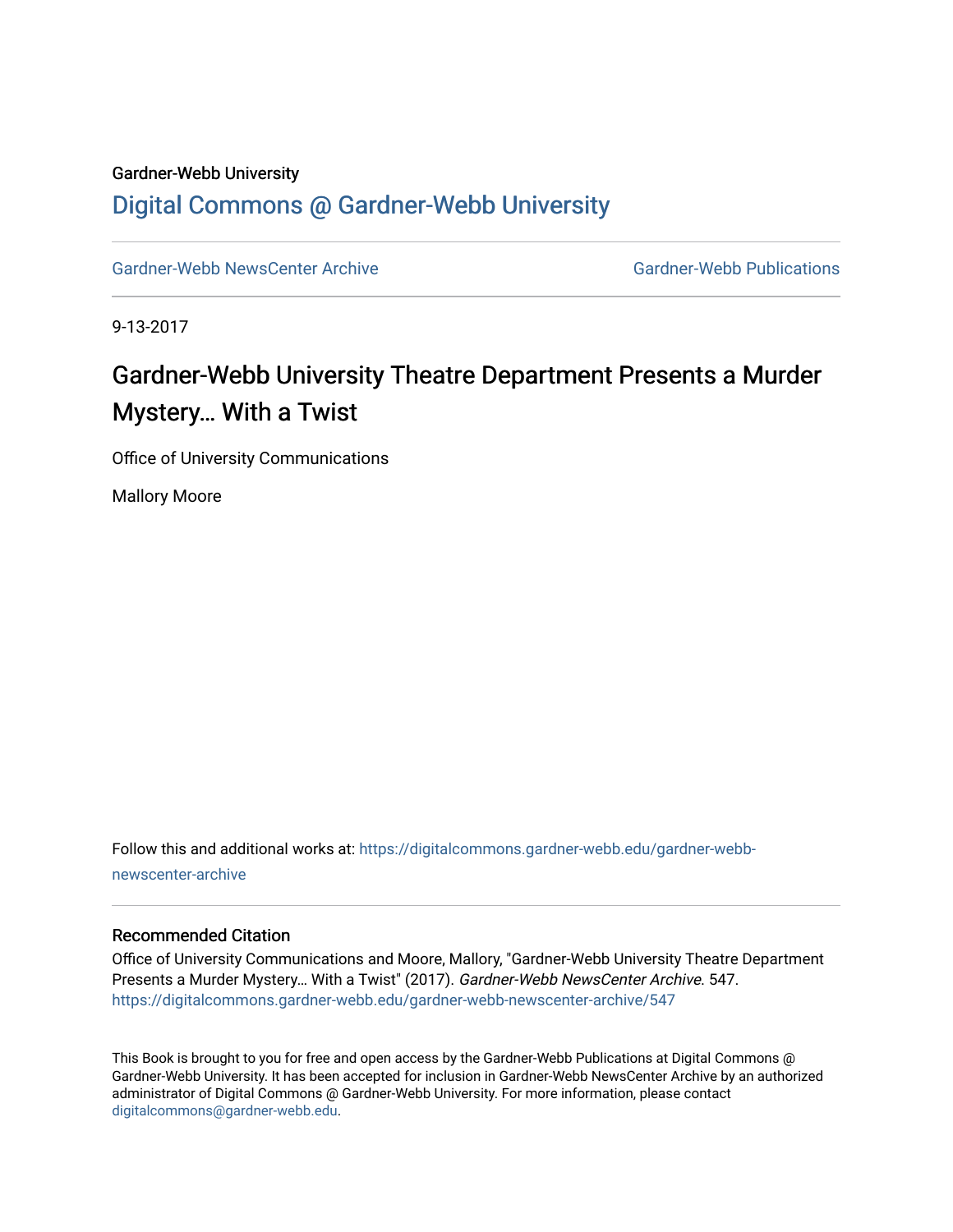# **Gardner-Webb University Theatre Department Presents a Murder Mystery… With a Twist**

**webpublish.gardner-webb.edu**[/newscenter/gardner-webb-university-theatre-department-presents-a-murder](https://webpublish.gardner-webb.edu/newscenter/gardner-webb-university-theatre-department-presents-a-murder-mystery-with-a-twist/)mystery-with-a-twist/

Office of University **Communications** 

September 13, 2017

*Catch "The Real Inspector Hound" Oct. 5-8 at the Millennium Playhouse*

### **By Mallory Moore ('18), GWU Intern for Communications**

BOILING SPRINGS, N.C.— Gardner-

The Real Inspector Hound poster

Webb University's Theatre

Department will present its first play

of the season, Tom Stoppard's "The Real Inspector Hound" on Oct. 5-8. The production will be at GWU's Millennium Playhouse located behind the Communications Studies Hall on Main Street in Boiling Springs.

"The Real Inspector Hound," written in the early 1960s, is a comedy about two theatre critics, Moon and Birdboot, who become wrapped up in the plot of a murder-mystery play that they are watching and reviewing. Soon, their own lives begin to reflect the play, creating an intriguing twist on the familiar whodunnit. The production's director, Dr. Chris Nelson, GWU Assistant Professor of Theatre and Chair of the Department of Theatre Arts, says this unique play "uses the blueprint of a familiar structure, the murder mystery, to talk about the nature of theatre and existence."

Nelson liked this play when he first saw it in college. When he arrived at GWU and saw the staging space available at the Millennium Playhouse, he knew the space would work well for "The Real Inspector Hound's" play-within-a-play structure. "People will remember it for how clever it is, especially the staging and where the audience and the two critics are sitting," Nelson assessed.

The show will begin at 7:30 p.m. on Oct. 5-7 and at 2:30 p.m. on Oct. 8.

Tickets are \$10 for Adults, \$5 for seniors and non-GWU students, and free for GWU students, faculty and staff. For tickets, contact Shelia Toney at sbronner@gardnerwebb.edu or 704-406-4656.

### *Auxiliary aids will be made available to persons with disabilities upon request 48 hours prior to the event. Please call 704.406.4264 or email servicerequests@gardner-webb.edu with your request.*

*Located in the North Carolina foothills, Gardner-Webb University is a private, Christian,*